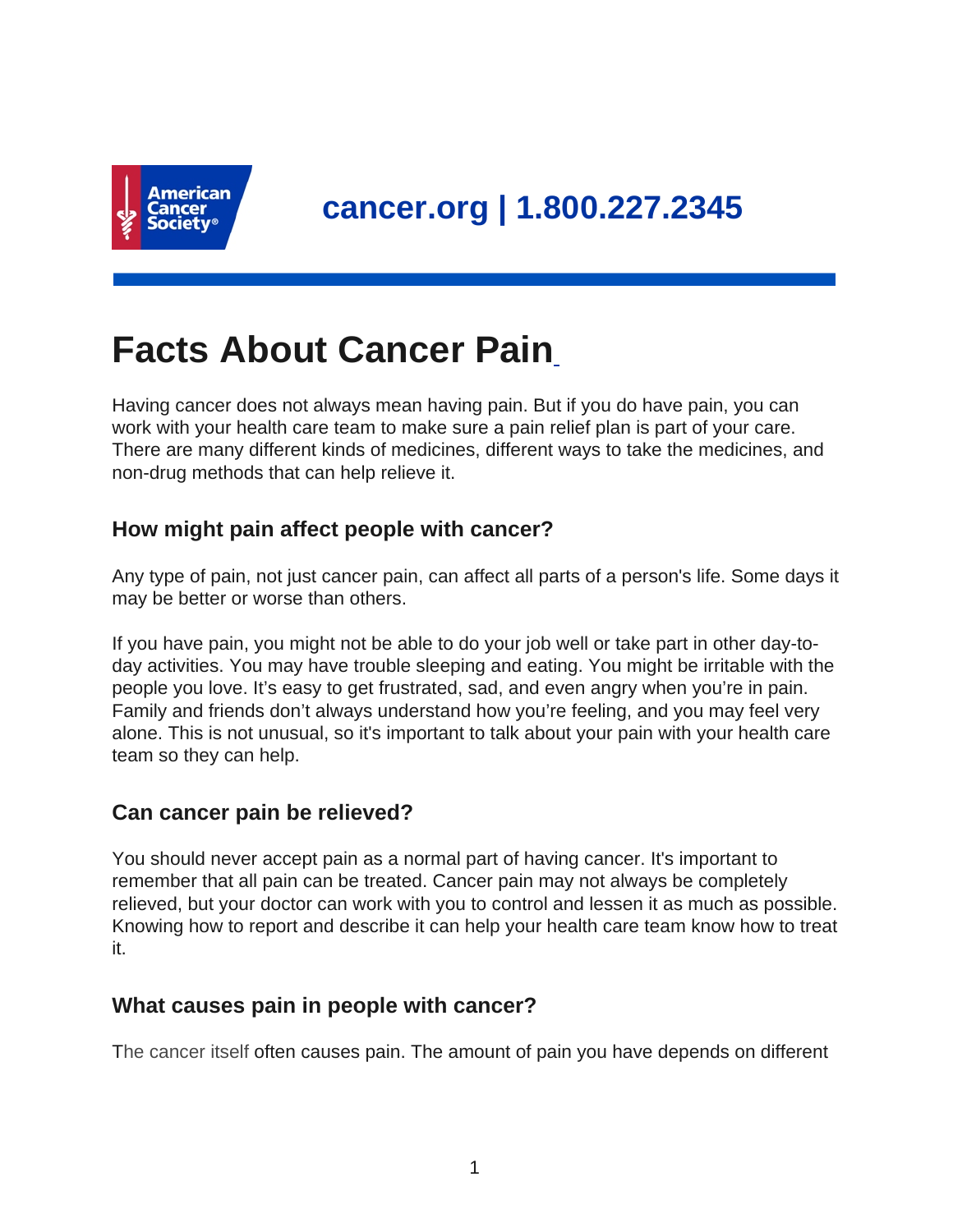factors, including the type of cancer, its stage (extent), other health problems you may have, and your pain threshold(tolerance for pain). People with [advanced cancer](https://www.cancer.org/treatment/understanding-your-diagnosis/advanced-cancer.html)<sup>1</sup> are more likely to have pain.

Cancer surgery, treatments, or tests can also cause pain. You may also have pain that has nothing to do with the cancer or its treatment. Like anyone, you can get headaches, muscle strains, and other aches or pains.

#### **Pain from the cancer itself**

Pain from the cancer can be caused by a tumor pressing on nerves, bones, or organs.

**Spinal cord compression:** When a tumor spreads to the spine, it can press on the nerves of the spinal cord. This is called spinal cord compression. The first symptom of spinal cord compression is usually back and/or neck pain, and sometimes it is severe. Pain, numbness, or weakness may also happen in an arm or leg. Coughing, sneezing, or other movements often make the pain worse. If you have this kind of pain, it is considered an emergency and you should get help right away.

Spinal cord compression must be treated right away to keep you from losing control of your bladder or bowel or being paralyzed. If you're treated for the compression soon after the pain begins, you can usually avoid serious outcomes. Treatment for spinal cord compression usually involves [radiation therapy](https://www.cancer.org/treatment/treatments-and-side-effects/treatment-types/radiation.html)<sup>2</sup> to the area where the tumor is pressing on the spine and steroidsto shrink the tumor. Or you may be able to have  $\frac{\text{surgery}}{3}$  $\frac{\text{surgery}}{3}$  $\frac{\text{surgery}}{3}$  to remove a tumor that's pressing on the spine, which may then be followed by radiation.

**Bone pain:** This type of pain can happen [when cancer starts in or spreads to the](https://www.cancer.org/content/cancer/en/treatment/understanding-your-diagnosis/bone-metastasis.html) [bones](https://www.cancer.org/content/cancer/en/treatment/understanding-your-diagnosis/bone-metastasis.html)<sup>4</sup>. Treatment may be aimed at controlling the cancer, or it can focus on protecting the affected bones. External radiation may be used to treat the weakened bone. Sometimes a radioactive medicine is given that settles in the affected areas of bone to help make them stronger. Bisphosphonates are drugs that can help make weakened bones stronger and help keep the bones from breaking. These are examples of treatments that are aimed at stopping the cause of the bone pain. You may still need pain medicines, but sometimes these treatments themselves, can greatly reduce your pain.

Bone pain can also happen as a side effect of medicines known as [growth factor drugs](https://www.cancer.org/content/cancer/en/treatment/treatments-and-side-effects/physical-side-effects/infections/preventing-infections-in-people-with-cancer.html) [or colony-stimulating factors \(CSFs\)](https://www.cancer.org/content/cancer/en/treatment/treatments-and-side-effects/physical-side-effects/infections/preventing-infections-in-people-with-cancer.html)<sup>5</sup>. These drugs may be given to help prevent white blood cell (WBC) counts from dropping after treatment. CSF drugs help the body produce more WBCs which are made in the bone marrow. Because the bone marrow activity is higher with these drugs, bone pain may occur.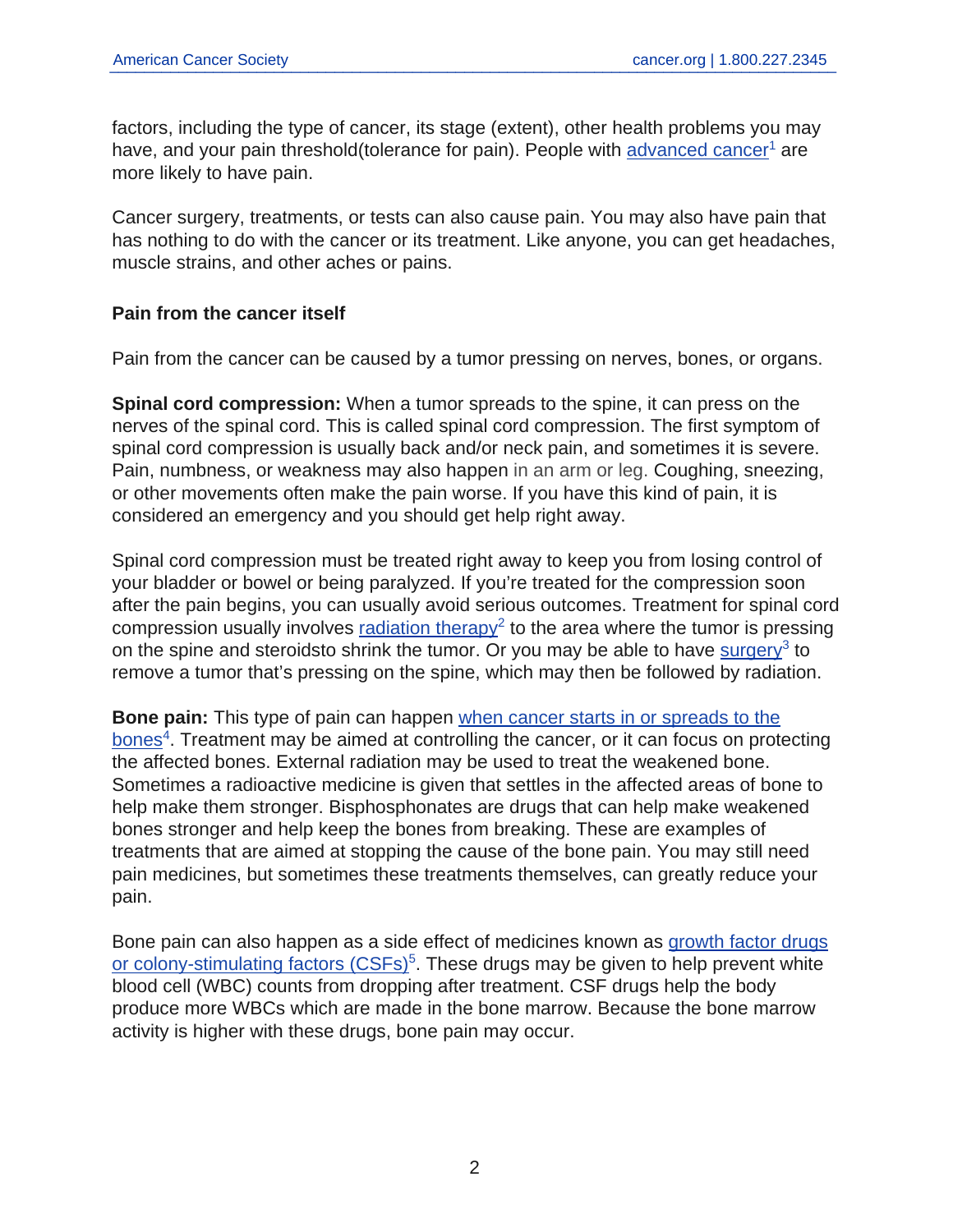#### **Pain from cancer surgery, treatments, and tests**

**Surgical pain:** Surgery is often part of the treatment for cancers that grow as solid tumors. Depending on the kind of surgery you have, some amount of pain is usually expected and can last from a few days to weeks. Talk to your doctor about pain medicines you may need after surgery so you won't be in pain when your surgery is over. You may need stronger pain medicine at first after surgery, but after a few days or so you should be able to control it with less strong medicines.

**Phantom pain:** Phantom pain is a longer-lasting effect of surgery, beyond the usual surgical pain. If you've had an arm, leg, or even a breast removed, you may still feel pain or other unusual or unpleasant feelings that seem to be coming from the absent (phantom) body part. Doctors are not sure why this happens, butphantom painis real; it's not "all in your head."

No single pain relief method controls phantom pain in all patients all the time. Many methods have been used to treat this type of pain, including pain medicine, physical therapy, antidepressantmedicines, and transcutaneous electric nerve stimulation (TENS). If you're having phantom pain, ask your cancer care team what can be done.

**Side effects of chemotherapy and radiation treatments:** Some treatment side effects cause pain. Pain can even make some people stop treatment if it's not managed. Talk to your cancer care team about any changes you notice or any pain you have.

Here are some examples of pain caused by cancer treatment:

- [Peripheral neuropathy \(PN\)](https://www.cancer.org/treatment/treatments-and-side-effects/physical-side-effects/peripheral-neuropathy.html)<sup>6</sup>. This refers to pain, burning, tingling, numbness, weakness, clumsiness, trouble walking, or unusual sensations in the hands, arms, legs, and/or feet. Peripheral neuropathy is due to nerve damage caused by certain types of chemotherapy, vitamin deficiencies, a tumor pressing on a nerve, or other health problems such as diabetes and infections. When caused by chemotherapy, it's sometimes called **chemotherapy-induced peripheral neuropathy (CIPN)**. Some non-cancer medications can also have peripheral neuropathy as a possible side effect. Be sure to talk to your health care team about other health problems and medications you are taking, and be sure to tell your doctor right away if you notice any symptoms that you think may be from peripheral neuropathy.
- [Mouth sores](https://www.cancer.org/treatment/treatments-and-side-effects/physical-side-effects/mouth-problems/mouth-sores.html)<sup>7</sup> (stomatitis or mucositis). Chemotherapy can cause sores and pain in the mouth and throat. The pain can cause people to have trouble **[eating](https://www.cancer.org/treatment/treatments-and-side-effects/physical-side-effects/eating-problems.html)**<sup>8</sup>, drinking, and even talking.
- Radiation mucositis and other radiation injuries. Pain from external radiation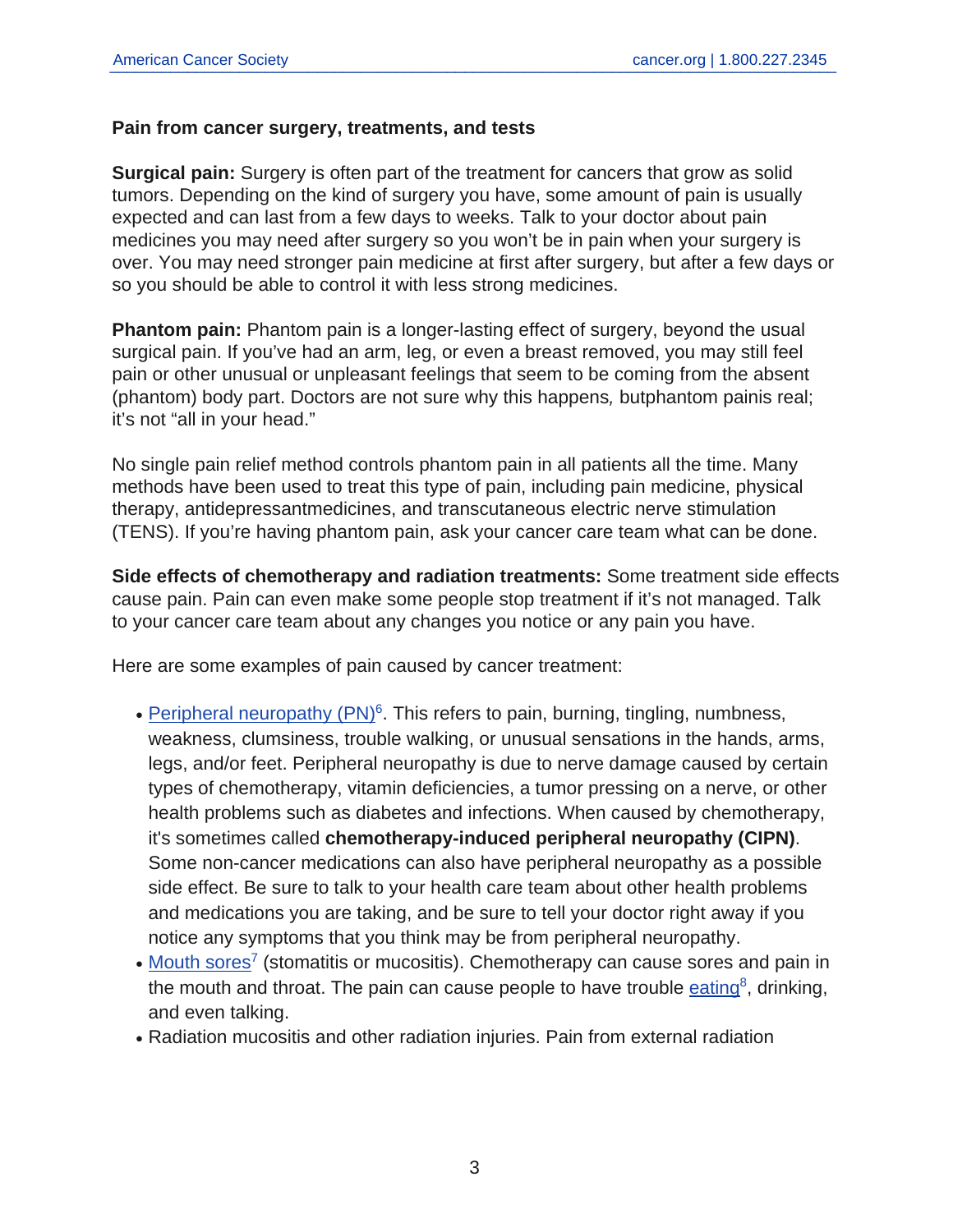depends on the part of the body that's treated. Radiation can cause skin burns, mucositis (mouth sores), and scarring – all of which can cause pain. The throat, intestine, and bladder are also prone to radiation injury, and you may have pain if these areas are treated.

**Procedures and testing:** Some [tests used to diagnose cancer](https://www.cancer.org/treatment/understanding-your-diagnosis/tests.html)<sup>9</sup>and see how well treatment is working can be painful. When you are scheduling a procedure or test, ask your health care team if pain is expected. If you need such a procedure, concern about pain should not keep you from having it done. Any pain you have during and after the procedure can be treated. You may be told that the pain from the procedure can't be avoided or that it won't last long. Even so, you should ask for pain medicine if you need it.

## **Hyperlinks**

- 1. [www.cancer.org/treatment/understanding-your-diagnosis/advanced-cancer.html](https://www.cancer.org/treatment/understanding-your-diagnosis/advanced-cancer.html)
- 2. [www.cancer.org/treatment/treatments-and-side-effects/treatment](https://www.cancer.org/treatment/treatments-and-side-effects/treatment-types/radiation.html)[types/radiation.html](https://www.cancer.org/treatment/treatments-and-side-effects/treatment-types/radiation.html)
- 3. [www.cancer.org/treatment/treatments-and-side-effects/treatment](https://www.cancer.org/treatment/treatments-and-side-effects/treatment-types/surgery.html)[types/surgery.html](https://www.cancer.org/treatment/treatments-and-side-effects/treatment-types/surgery.html)
- 4. [/content/cancer/en/treatment/understanding-your-diagnosis/bone-metastasis.html](https://www.cancer.org/content/cancer/en/treatment/understanding-your-diagnosis/bone-metastasis.html)
- 5. [/content/cancer/en/treatment/treatments-and-side-effects/physical-side](https://www.cancer.org/content/cancer/en/treatment/treatments-and-side-effects/physical-side-effects/infections/preventing-infections-in-people-with-cancer.html)[effects/infections/preventing-infections-in-people-with-cancer.html](https://www.cancer.org/content/cancer/en/treatment/treatments-and-side-effects/physical-side-effects/infections/preventing-infections-in-people-with-cancer.html)
- 6. [www.cancer.org/treatment/treatments-and-side-effects/physical-side](https://www.cancer.org/treatment/treatments-and-side-effects/physical-side-effects/peripheral-neuropathy.html)[effects/peripheral-neuropathy.html](https://www.cancer.org/treatment/treatments-and-side-effects/physical-side-effects/peripheral-neuropathy.html)
- 7. [www.cancer.org/treatment/treatments-and-side-effects/physical-side](https://www.cancer.org/treatment/treatments-and-side-effects/physical-side-effects/mouth-problems/mouth-sores.html)[effects/mouth-problems/mouth-sores.html](https://www.cancer.org/treatment/treatments-and-side-effects/physical-side-effects/mouth-problems/mouth-sores.html)
- 8. [www.cancer.org/treatment/treatments-and-side-effects/physical-side](https://www.cancer.org/treatment/treatments-and-side-effects/physical-side-effects/eating-problems.html)[effects/eating-problems.html](https://www.cancer.org/treatment/treatments-and-side-effects/physical-side-effects/eating-problems.html)
- 9. [www.cancer.org/treatment/understanding-your-diagnosis/tests.html](https://www.cancer.org/treatment/understanding-your-diagnosis/tests.html)

#### **References**

American Cancer Society. American Cancer Society's Guide to Controlling Cancer Pain. 2018. Available by calling 800-227-2345.

Brant, JM, Stringer, LH. Pain. In Brown CG, ed. A Guide to Oncology Symptom Management. 2nd ed. Pittsburgh, PA. Oncology Nursing Society; 2015:505